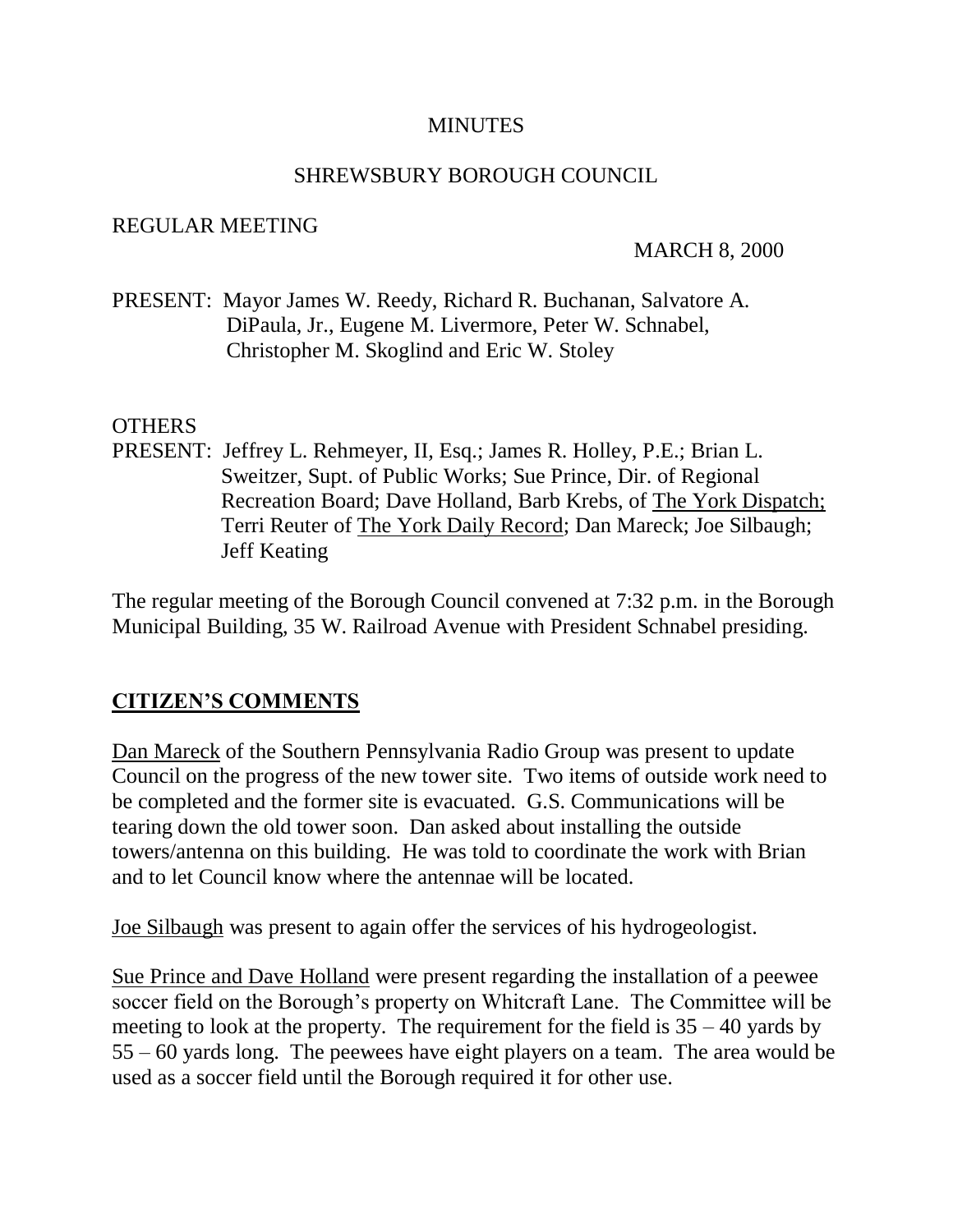Sue asked permission to place a Coke vending machine at the playground as part of a package offered by CocaCola. The Recreation Board would receive a one time bonus of \$4,500.00 for the placement of at least seven machines in the surrounding parks plus the machines would generate approximately \$8,000.00 profit a year. The Secretary was asked to check Agreement item #6 regarding insurance.

C. Skoglind moved to approve the placement of the vending machine at the park pending review of Item #6 of the agreement by our insurance agent. E. Stoley seconded. The motion carried with all in favor.

Greg Zampier was present to have Gene Livermore sign his Eagle Scout project application. His project will be to convert the former Lion's Club barbeque pit at the park into a storage garage for the scouts.

# **APPROVAL OF MINUTES**

E. Livermore moved to approve the minutes of the February 9 meeting. E. Stoley seconded. The motion carried with all in favor.

# **APPROVALOF EXPENDITURES AND REPORT OF ACCOUNTS**

E. Stoley moved to approve the expenditures and report of accounts for February. E. Livermore seconded. The motion carried with all in favor.

# **BILLS**

- Countess Gilbert Andrews for Hopewell Township appeal \$584.00; WaWa, Inc. appeal \$658.00
- James R. Holley & Associates general engineering \$1,326.29; emergency generator \$484.19; general sewer work \$208.30; water system wellhead protection \$883.58
- Velda Nickell bookkeeping hours for February 27.25 hours \$545.00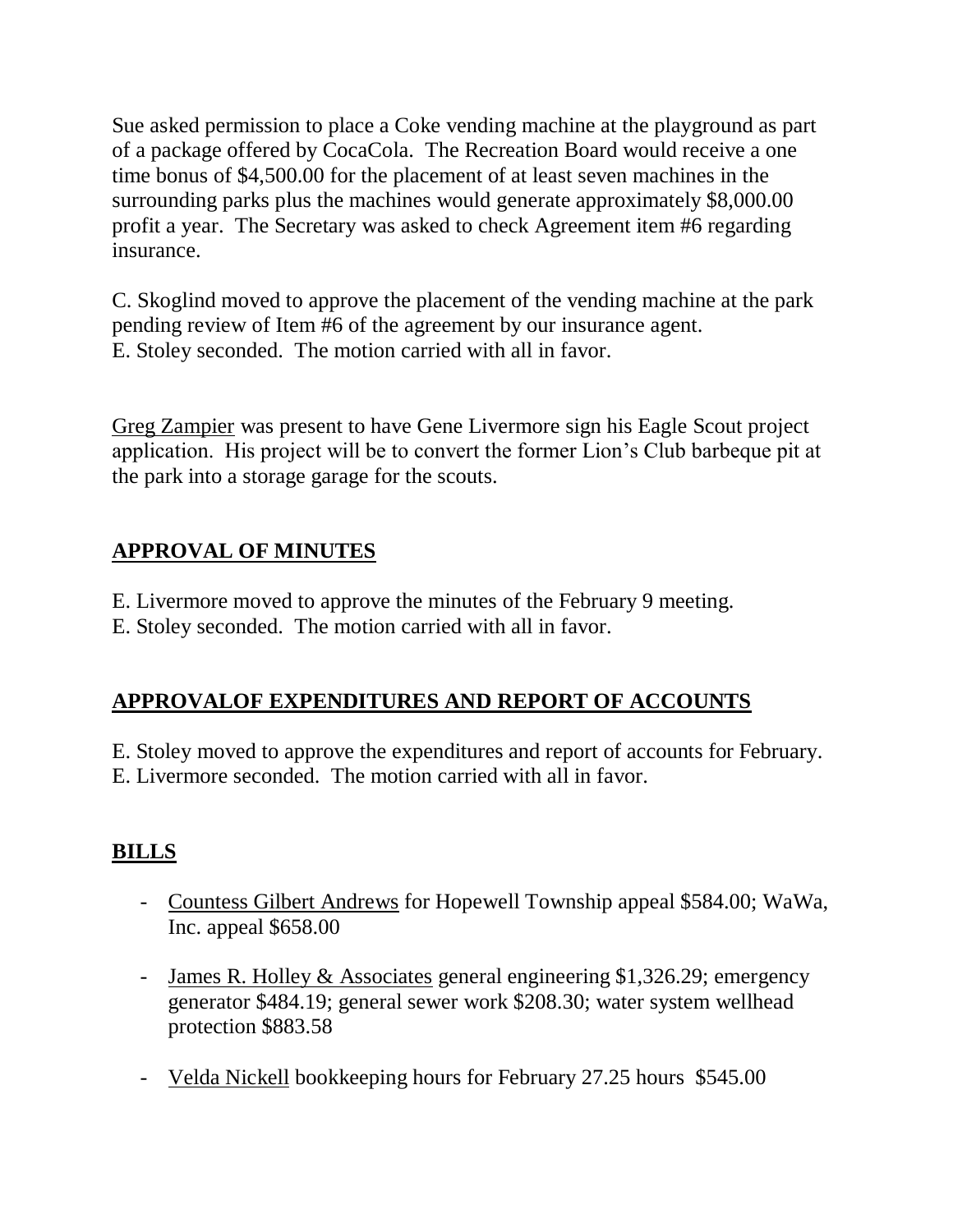- E. Stoley moved to approve the above bills.
- S. DiPaula seconded. The motion carried with all in favor.

# **SUBDIVISION AND LAND DEVELOPMENT BUSINESS**

### **REPORTS**

### Zoning Officer

Jeff's report was discussed including low estimates by builders on the cost of construction.

### **Water & Sewer**

- Wellhead Protection

Brian and Jim Holley met with PA Rural Water, Paul Miller, the hydrogeologist for the project, and representatives from the York County Planning Commission. The steering committee's first meeting will be April 25 at 3:00 p.m. Brian suggested the following for the steering committee: a representative from the York County Planning Commission for demographic information; emergency management coordinator or the fire chief, an older resident for historical information, a Township representative since some of our water sources are in the Township, a representative from DEP, perhaps a high school student. C. Bosley will be the secretary.

- Sewer Flows

Brian reported the sewer flows are back up because of melting snow. We have a lot of infiltration.

# **Public Roads & Lighting** – Christopher M. Skoglind

Chris thanked Brian for responding one Saturday morning when a broken water pipe in his garage caused water to run down the street and freeze. Brian came out with the truck and cindered the area. Residents should not be afraid to call in similar situations.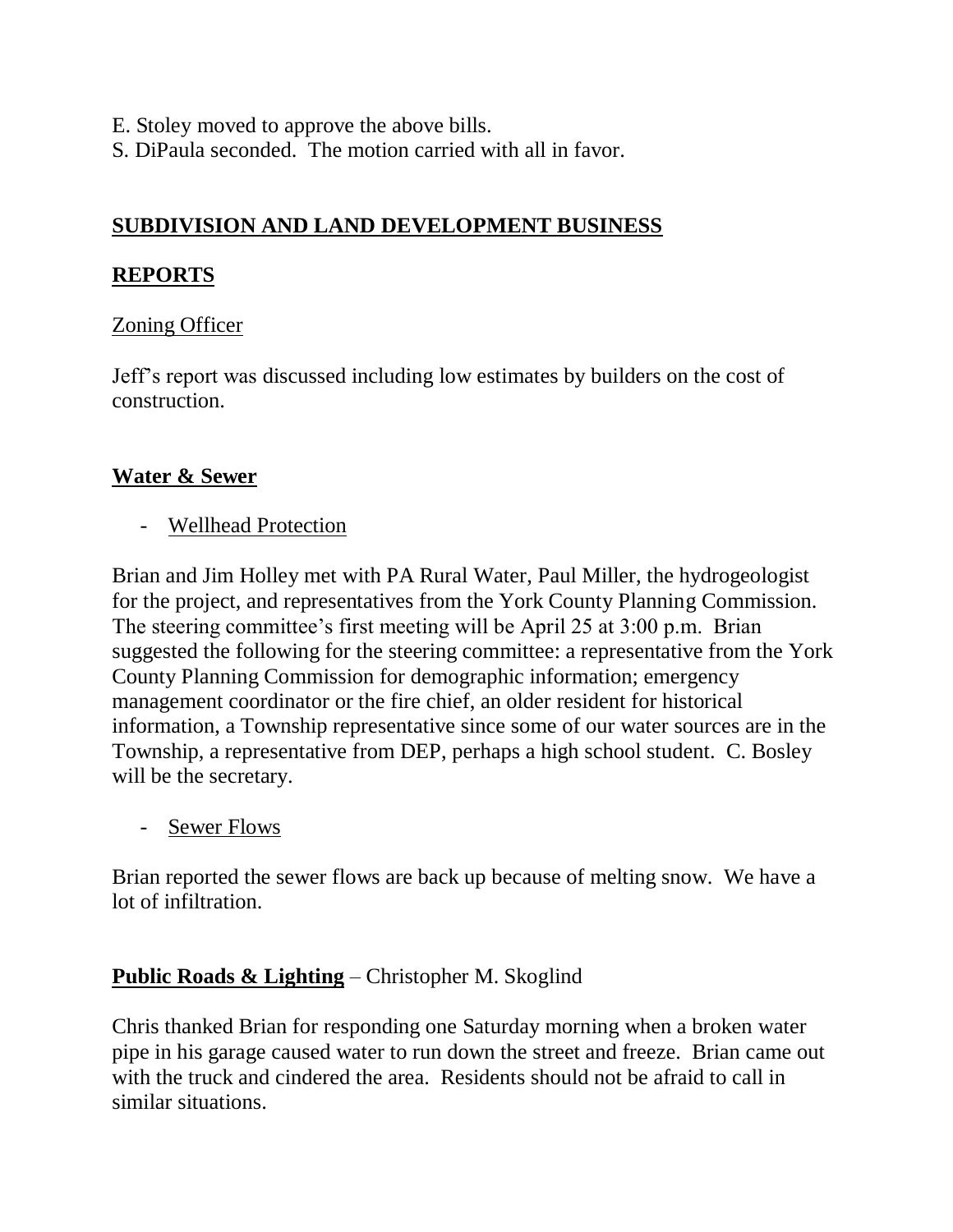# - Roads Tour

The Committee will inspect he streets on Saturday, March 18 at 9:00 a.m.

- 1980 Dodge

The Dodge pickup truck will not pass inspection without approximately \$2,000.00 worth of repairs including rust work. Rather than spend the money to repair, Brian was asked to see if a 2000 model is available and to work up a bid. Brian would like a one ton pickup.

# **Public Lands, Buildings and Finance**

The Committee will be looking at the property on Whitcraft Lane for a possible soccer field.

J. Keating entered the meeting at 8:34 p.m.

# Zoning Officer's Report

Jeff said Irvin follows up on the cost of construction when he does the final inspection. E. Stoley asked about the following: the rubbish at the Exxon station to which Jeff responded the new owner will be cleaning it up; the temporary signs announcing part-time work at \$13.50/hour – Jeff was asked to call the number and have them removed; the barbeque stand at Case and Keg – Eric stated the shed has been removed but not the "diner". Jeff was told to check into this use as it appears there are two uses for the same property. If he is asked about a replacement shed he should review the zoning ordinance to see if the dual uses are permitted.

# **Engineer's Report**

- Presidential Heights

Jim asked for a letter to be sent to the Township regarding a portion of Presidential Heights that adequate sewer capacity has been reserved to serve the development and that the Borough's system is adequate for the projected flows.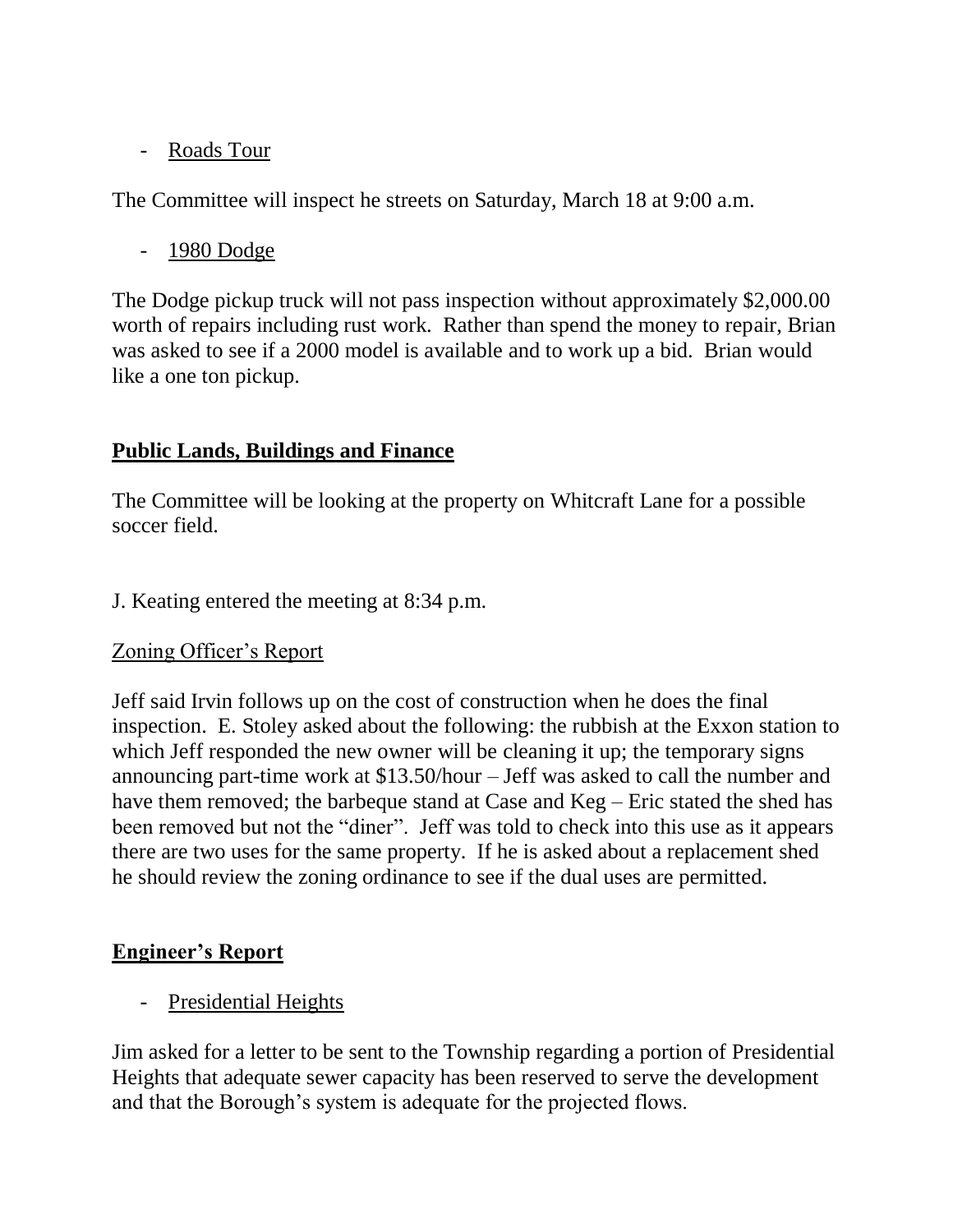R. Buchanan moved to authorize Cindy to send the letter.

C. Skoglind seconded. The motion carried with all in favor.

# - Growth of the Borough

Jim reiterated that Borough Council should think about growth of the Borough and extra maintenance of utility lines as they age. Jim believes this property will be too small in the future.

# - Development of Springs – Deer Creek Road

Jim said the hydrogeologist is not opposed to development around the springs but there should be limitations put on the developer. He is not concerned about losing water just the quality. Jim is expected to receive the draft soon.

# **Solicitor's Report**

- WaWa, Inc.

Jeff Rehmeyer reported oral arguments were held on January 26 and the Judge issued an opinion in favor of our zoning hearing board. They have 30 days to appeal. They could re-apply but a grading plan would need to be approved first.

- Hopewell Township

Jeff said Hopewell Township appealed the Judge's decision and they have until April 2 to file a brief.

- York Waste Disposal Request for 3% Surcharge

Jeff said according to our contract it does not allow for an increase because of fuel costs – only escalated tipping fees.

The Secretary was authorized to send a letter stating that based on the contract, we cannot approve the requested surcharge.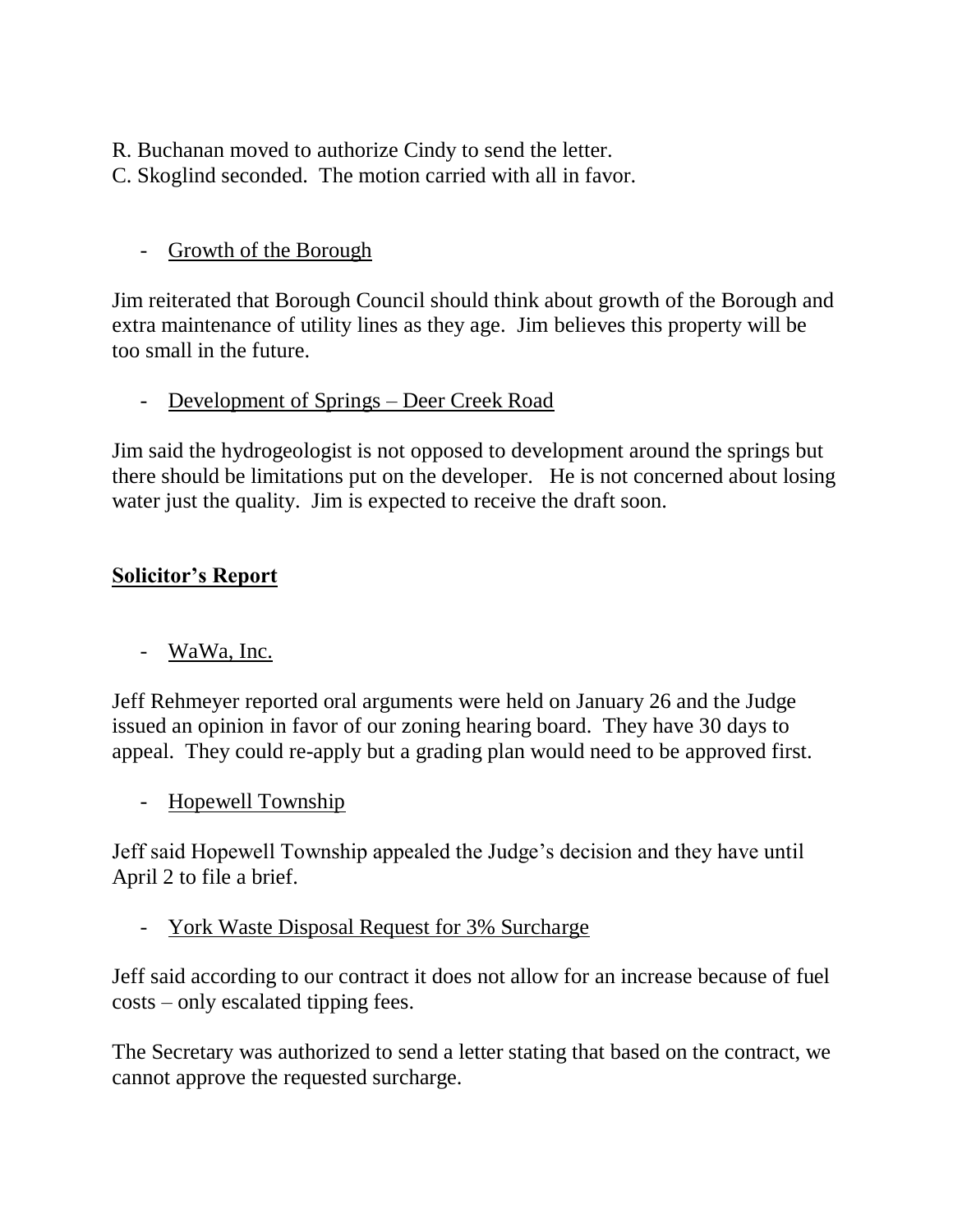## - York Waste Starting Time

Gene Livermore said the Friday after the last Council meeting when the York Waste Disposal representatives were here the trash men started collecting trash around  $6:30$  a.m.

In a separate letter, the Secretary was asked to write a letter to York Waste Disposal asking if they would prefer to start at 6:30 a.m. After we receive their response, we would discuss the matter further and possibly change our contract.

### - Recreation Fees

E. Stoley said Harry Roth recommended we increase our recreation fees from \$200.00 to \$960.00.

We will investigate this for next month's meeting.

### **Public Safety, Welfare and Personnel** – Salvatore A. DiPaula, Jr.

- Personnel Meeting

The Committee will be meeting on March 16 at 7:30 p.m.

# **Secretary's Report –** Cindy L. Bosley

- Bulky Trash

Bulky trash will be Saturday, April 22.

- Grant Workshop Expo

The Secretary will be attending a grant workshop expo on March 23.

- Quarterly Boroughs Association Meeting

The first quarterly meeting will be on March 30.